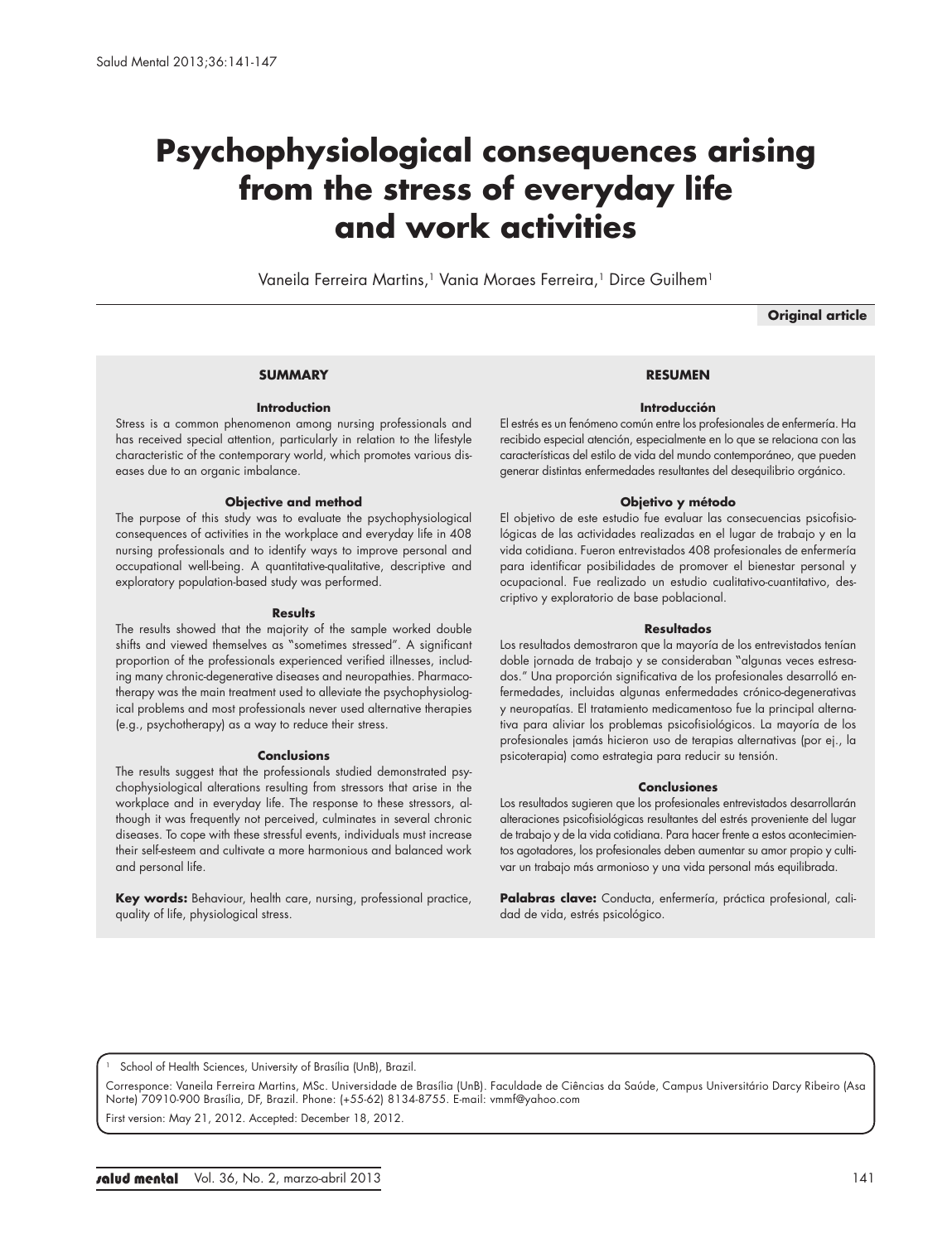# **INTRODUCTION**

Stress, often called the "disease of the century", is a topic of interest among researchers and it is well known to interfere with institutional, social and personal activities. Sources of stress are influenced by each individual's thoughts, beliefs and interpretations of the world and by general events, although much about its influence remains unclear.<sup>1,2</sup>

Potential factors of stress (environmental, organisational, and individual) and the particular way that each individual manages stress manifest as physiological and/or psychological symptoms, all of which are consequences of a main source.<sup>2,3</sup> This scenario infers that a given stimulus will or will not be a stressor, depending on how one experiences it from the point of view or the meaning one attributes to it. Sometimes, an event becomes stressful due to the manner in which it is interpreted. Thus, a stress source can be positive or negative according how one adjusts to and interprets it.<sup>2,4</sup>

Stressor stimuli include challenging external and internal events in response to which individuals must generate adaptation strategies to preserve their life and welfare. When an individual fails to adapt to a stressor, behavioural and psychological effects will occur due to this breakdown of homeostasis.5,6 An individual under stress can have various diseases due to decreased immunity and may also be less productive as a result of a decreased ability to concentrate and think coherently.7-9 To re-establish homeostasis, we must understand the manifestations of stressor agents in organisations and their members. Because individuals' emotions can affect their quality of life and that of the people around them, a basic understanding of the signs, symptoms and consequences of stress is essential for providing effective therapy in both personal and professional spheres of life.<sup>10</sup>

Unfortunately, individuals in contemporary society are constantly vulnerable to stress and are increasingly developing psychophysiological diseases. There is vast literature on general illnesses linked to stress and on stress-related decreases in work productivity. Thus, education in stress management should become a necessary part of healthcare in societies where stress-related disorders have important impacts.11 To promote the safety and health of at-risk workers, these illnesses should be considered among the everyday activities<sup>12</sup> and the occupational risks (physical, chemical and biological) that management monitors in addition to ergonomic and psychosocial factors.<sup>11</sup>

Nurses, for example, are one of the largest healthcare workforces in the world, and they provide individual, family and community care.13 The nursing profession can be stressful because of the organisational structure of nurses' work and its psychological demands. Nurses' activities include disease prevention, health promotion, recovery and rehabilitation in addition to administrative activities.14,15 Studies of occupational stress in nurses have not yet established whether any specific function or specialty of the profession is more stressful than others. Nurses' sources of stress vary, although some stressors are common to nurses working in any position or environment. Due to this problem, these professionals spend most of their time with patients and have little time to take care of themselves. While trying to meet the demands of their stressful occupation, they often fail to recognise the influence of stress on their own health.

To address this problem, this study analysed the psychophysiological consequences of stressors from work and everyday life in nursing professionals, describing ways in which they can improve their personal and occupational well-being.

# **METHODS**

*Type of study*: The study was a descriptive, exploratory and population-based study that followed a quantitative and qualitative approach and analysed the profile of everyday and organisational behaviour related to the stress of nursing professionals in a public hospital.

*Characterisation of the work location*: The study location was a public university hospital in the state of Goiás, Brazil. The unit is certified by the Ministries of Health and Education as a teaching hospital and offers services exclusively to the Unified Health System. The hospital is considered a reference for several medical specialties in Goiás, Brazil.

*Population and sample*: The participants were members of the nursing staff of the hospital and were active and assigned to several units. The professionals were informed of the objectives and characteristics of the study and those nurses who agreed to participate were asked to sign an Informed Consent Form (ICF).The *inclusion criteria* required that they were active nursing professionals, that they consented to participate in the study and that they had a minimum of one year of experience in the hospital. The participants also required to have work activities consistent with their profession and the associated employment relationship with the institution, including convened links. The *exclusion criteria* prohibited the following individuals from being included in the study sample of 408 professionals: temporary workers (volunteers and fellows), inactive workers, active professionals who refused to participate in the study, nurses with less than one year of experience in the hospital, nurses whose work tasks deviated from nursing activities and whose work responsibilities were in other fields, nurses who were in the service of other university organisations and nurses who participated in validating the instrument for data collection.

*Ethical aspects and strategies for data collection*: The study was conducted in accordance with Resolution 196/96 of the National Health Council (Ministry of Health, 1996) and approved by the Ethics in Human and Animal Medical Re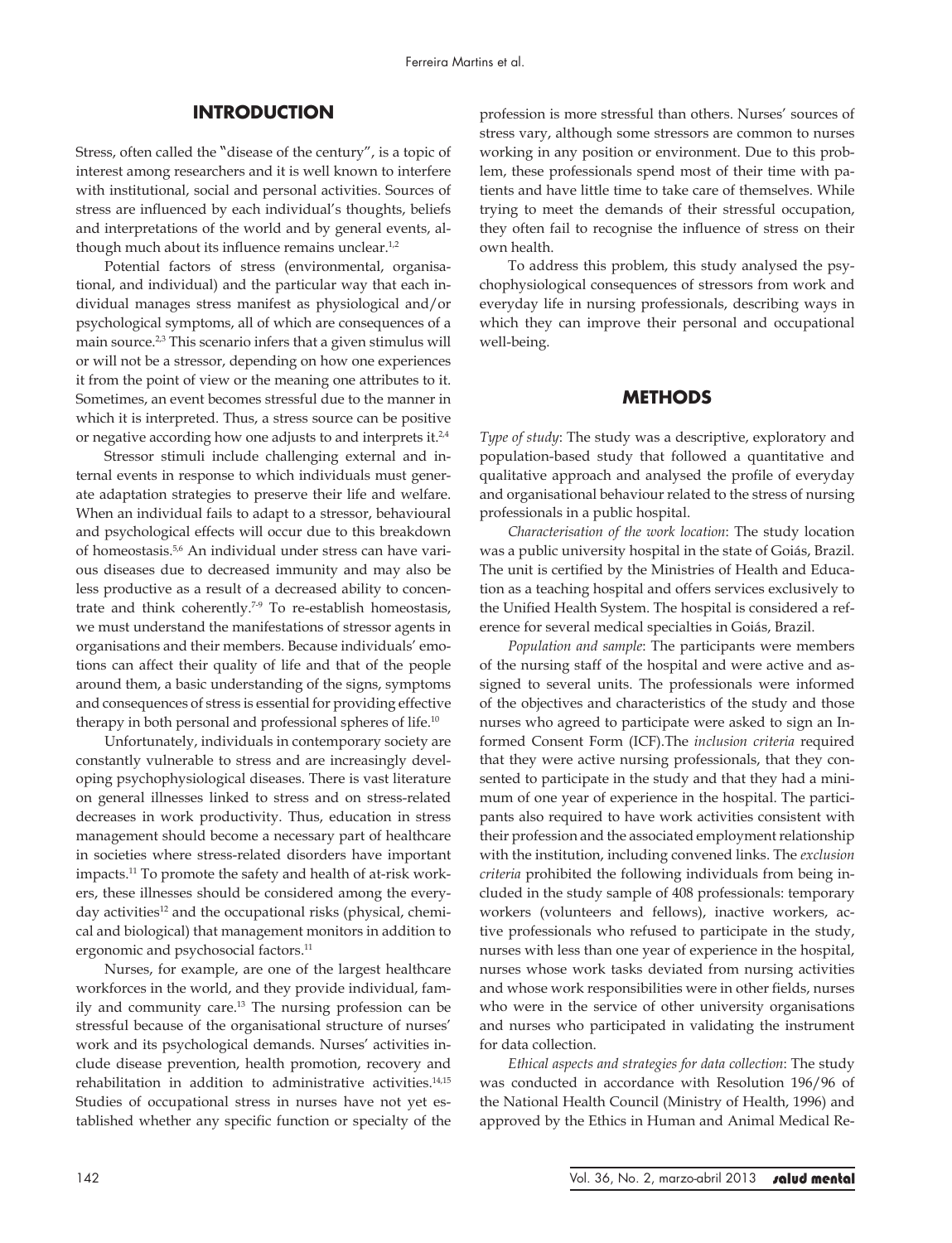search (CEPMHA) of the studied hospital according to protocol number 005/2010.

The procedures for data collection involved two phases. *Phase 1* involved an administrative survey of the nursing staff in the institution's directory, which was conducted by the institution's personnel department. This survey identified the nursing professionals, their positions and their respective work fields as well as professionals who were on leave or who had moved to other departments. *Phase 2* was a self-administered form containing both open-ended and close-ended questions that was delivered together with the ICF. Both documents were given to the participants to fill out at their convenience and were retrieved at the participants' request.

*Design of the data collection instrument*: Research on stress in the nursing profession has only used scales that measure occupation-related stress. To achieve the objectives of the study related to the behavioural changes resulting from the stress of working and everyday life among nursing professionals, the data collection form was divided into two sections. The first section used close-ended questions to collect the following sociodemographic data: gender, marital status, education, complementary study activities, employment and position held and work experience as a nurse in the studied hospital. The second section of the form used both open- and closed-ended questions to collect the following data related to stress, work and everyday life: the respondent's view of stress, personal manifestations of stress, stimuli and stressful demands, illnesses and the use of medications and other therapeutic resources.

*Statistical analysis*: The following two-stage approach was used to improve the analysis of the data obtained through the questionnaire:

- **Stage 1 Qualitative:** This stage used content analysis for the open-ended questions, whose three proposed steps were employed:
	- a. *Pre-analysis*: reading and detailed description of the responses and the development of indicators to support the creation of categories (e.g., stress is a disease, stress can lead to disease, stress is a set of diseases).
	- b. *Exploration of the material*: data grouping by similarities and the consolidation of the content into the identified categories.
- c. *Inference*: the classification of the categories into numerical units to create a raw data file and to establish the basis for the quantitative study.
- **Stage 2 Quantitative:** A raw data file was prepared as an Excel spreadsheet from the numeric values inferred from the qualitative data and obtained from both the objective and the subjective questions (categorised by similarity). Consistency tables, descriptive statistics and nonparametric tests were constructed using the Statistical Analysis System (SAEG), version 7.1. Chi-square tests were used to assess the statistical significance of differences (p≤0.05), allowing for a comprehensive study of the population.

# **RESULTS**

This study involved 408 nursing professionals who completed a self-evaluation about stress and stress-related behaviour. The participants were asked whether they perceived themselves as stressed. Among the 408 nursing professionals surveyed, 357 (87.5%) were female and 257 (63.0%) were married. The largest proportion, 141 (34.5%) participants, was middle-aged (41-50 years).

A statistically significant (*p*=0.001) relationship was observed between the number of employment contracts and stress. Of the 408 professionals analysed, 205 (50.3%) were bound by two employment contracts; of these, most of them described themselves as "sometimes stressed". Two participants (0.4%) each had four employment contracts (table 1).

Respondents were also asked which factors caused the most stress. Of those professionals who reported sources of stress in everyday life, 104 (39%) named family and responsibilities as a stressor stimulus. The daily routine was named by 72 (26%) as a focus of stress. In addition, 53 (19%) reported that the stress of everyday life had several contributors, including family (especially child care), the reconciliation of roles at home and in the workplace, finances, lack of leisure time and relocation for work. This group is denoted in figure 1A as "Combination of stressors". In addition, 31 (11%) professionals reported transit and traffic disturbances as stressors. Another 14 (5%) respondents viewed financial

**Table 1.** Number of employment contracts and self-perceived stress in nursing professionals

| Employment<br>contracts |                | "stressed" |          | "sometimes stressed" |    | "not stressed" | Total |       |  |
|-------------------------|----------------|------------|----------|----------------------|----|----------------|-------|-------|--|
|                         | $\overline{r}$ | $\%$       | n        | $\%$                 | n  | $\%$           | n     | $\%$  |  |
|                         | 36             | 8.9        | 122      | 29.8                 | 34 | 8.4            | 192   | 47.1  |  |
| 2                       | 30             | 7.4        | 138      | 33.7                 | 37 | 9.2            | 205   | 50.3  |  |
| 3                       | 6              | 1.5        | 2        | 0.5                  |    | 0.2            | 9     | 2.2   |  |
| 4                       |                | 0.2        | $\Omega$ | 0.0                  |    | 0.2            | 2     | 0.4   |  |
| Total                   | 73             | 18.0       | 262      | 64.0                 | 73 | 18.0           | 408   | 100.0 |  |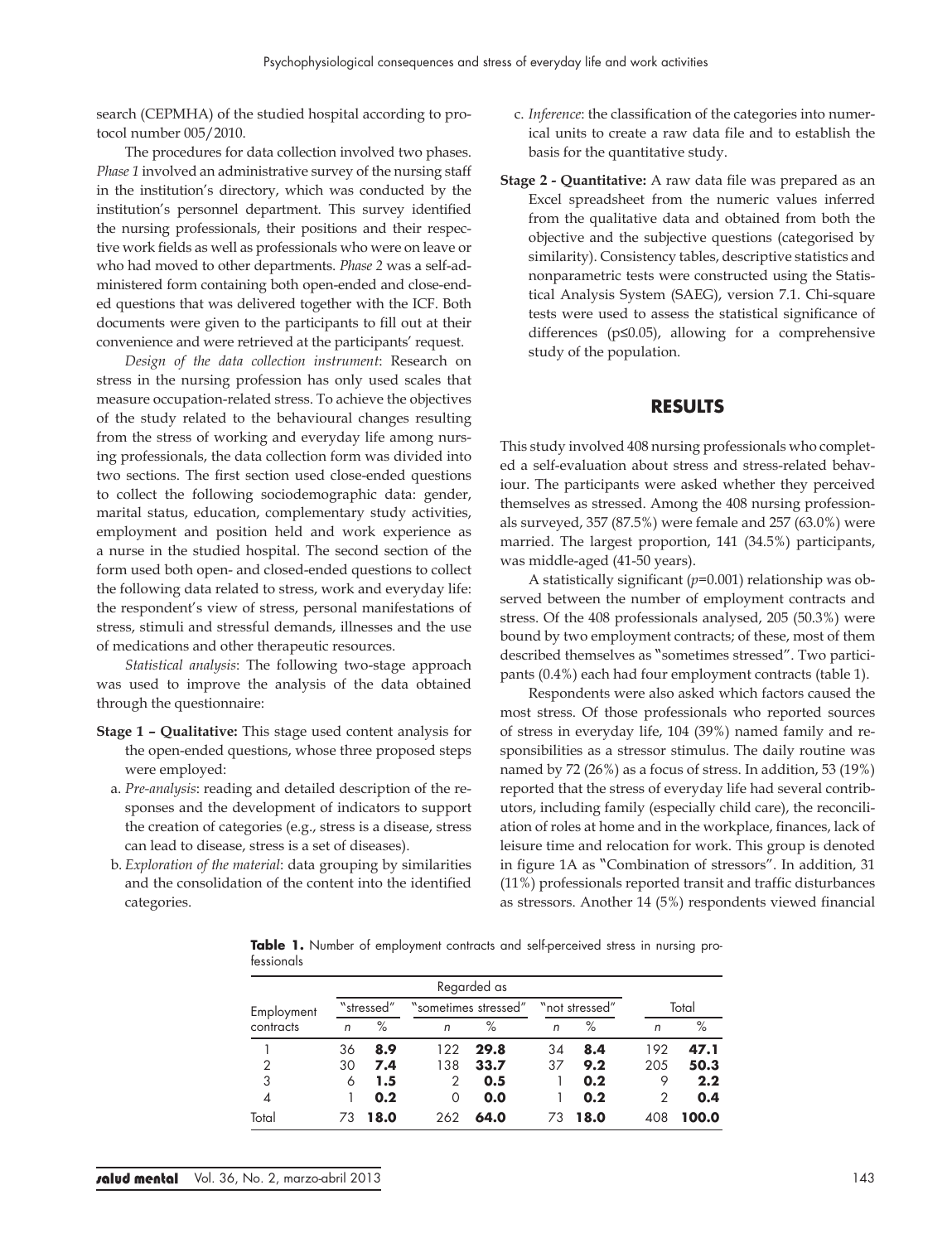

Figure 1. A: Distribution of responses related to the stressful demands of everyday life; B: Distribution of responses related to the stressful demands of working life for nursing professionals in a public hospital.

concerns as a specific cause of stress in their everyday lives. The frequencies of everyday stressors in the sample were statistically analysed and *p*=0.001 was found, thus indicating referential significance (figure 1A).

A similar approach was used to analyse the demands of work-related stress (figure 1B). More than half of the respondents, 168 (52%), emphasised that the main stress factor was the activities involved in nursing. Another 59 (19%) reported multiple stressors (work responsibilities, colleagues, leadership, nursing activities, among others) denoted in figure 1B as "Combination of factors." Another 12 (4%) respondents named hospital leadership as a stressor stimulus. It is important to note that the 40 subjects (13%) who responded "other", referring to other stress factors at work, reported that these issues were related to infrastructural, human and material deficits; these responses also included complaints about the healthcare system. In the content analysis, these responses are included in the "performed activity" category because they capture activities involved in the nursing profession.

Next, 106 (62.6%) of 169 professionals who reported having an illness perceived themselves as "sometimes stressed", 45 (26.8%) reported feeling "stressed" and only 18 (10.6%) claimed that they were "not stressed." Of 55 (32.4%) professionals affected by chronic-degenerative diseases, 29 (17.1%) perceived themselves as "sometimes stressed" and 19 (11.2%) as "stressed". No professional with a neurological ailment, immune disorder (leukopenia, lupus, allergies, or herpes), rheumatological disorder (fibromyalgia or arthritis), dermatological condition (psoriasis) or pulmonary condition (asthma) rated him- or herself as "not stressed". Of the 169 professionals who reported having a disease, 85.5% used some kind of medicine. Among the professionals who report-

Table 2. Prevalence of illnesses, perception of stress and use of drug therapy among nursing professionals at a public hospital who reported having a disease

|                               | Regarded as |      |                      |      |                |      |                |       |                | Medication |
|-------------------------------|-------------|------|----------------------|------|----------------|------|----------------|-------|----------------|------------|
|                               | "stressed"  |      | "sometimes stressed" |      | "not stressed" |      | Total          |       | treatments     |            |
| Illnesses                     | n           | $\%$ | n                    | $\%$ | n              | $\%$ | n              | $\%$  | n              | $\%$       |
| Chronic-degenerative diseases | 19          | 11.2 | 29                   | 17.1 | 7              | 4.1  | 55             | 32.4  | 54             | 32.0       |
| Neuropathies                  | 10          | 6.0  | 23                   | 13.6 | 0              | 0.0  | 33             | 19.6  | 30             | 18.0       |
| Endocrinopathies              | 5           | 3.0  | 19                   | 11.2 | 5              | 3.0  | 29             | 17.2  | 22             | 13.0       |
| Osteoarticular diseases       | 2           | 1.2  | 9                    | 5.3  |                | 0.6  | 12             | 7.1   | 9              | 5.3        |
| Immunopathies                 | 2           | 1.2  | 7                    | 4.1  | 0              | 0.0  | 9              | 5.3   | 8              | 4.7        |
| Gastropathies                 | 2           | 1.2  | 5                    | 3.0  |                | 0.6  | 8              | 4.8   | 5              | 3.0        |
| Cardiovascular diseases       |             | 0.6  | 3                    | 1.7  | 3              | 1.7  | 7              | 4.0   | 6              | 3.5        |
| Rheumatopathies               | 0           | 0.0  | 5                    | 3.0  | 0              | 0.0  | 5              | 3.0   | 5              | 3.0        |
| Dermatopathies                | 2           | 1.2  |                      | 0.6  | 0              | 0.0  | 3              | 1.8   |                | 0.6        |
| Airway diseases               |             | 0.6  |                      | 0.6  | 0              | 0.0  | $\overline{2}$ | 1.2   |                | 0.6        |
| Neuroendocrine disorders      |             | 0.6  | 0                    | 0.0  | 0              | 0.0  |                | 0.6   |                | 0.6        |
| Other illnesses               | $\Omega$    | 0.0  | 4                    | 2.4  |                | 0.6  | 5              | 3.0   | $\overline{2}$ | 1.2        |
| Total                         | 45          | 26.8 | 106                  | 62.6 | 18             | 10.6 | 169            | 100.0 | 144            | 85.5       |

Table 3. Responses from nurses regarding the use of non-pharmacological therapeutic strategies to relieve stress

| Use of     |     | Music |     | Walking |     | Sports |     | Leisure |  |     | Others |  |
|------------|-----|-------|-----|---------|-----|--------|-----|---------|--|-----|--------|--|
| strategies | n   | $\%$  | n   | $\%$    | n   | ℅      | n   | $\%$    |  | n   | $\%$   |  |
| Always     | 95  | 23.3  | 40  | 9.8     | 32  | 7.8    | 79  | 19.3    |  | 29  | 7.1    |  |
| Frequently | 91  | 22.3  | 77  | 18.9    | 46  | 11.3   |     | 27.2    |  | 32  | 7.9    |  |
| Rarely     | 120 | 29.4  | 174 | 42.6    | 148 | 36.3   | 59  | 39.0    |  | 83  | 20.3   |  |
| Never      | 102 | 25.0  | 117 | 28.7    | 182 | 44.6   | 59  | 14.5    |  | 264 | 64.7   |  |
| Total      | 408 | 100.0 | 408 | 100.0   | 408 | 100.0  | 408 | 100.0   |  | 408 | 100.0  |  |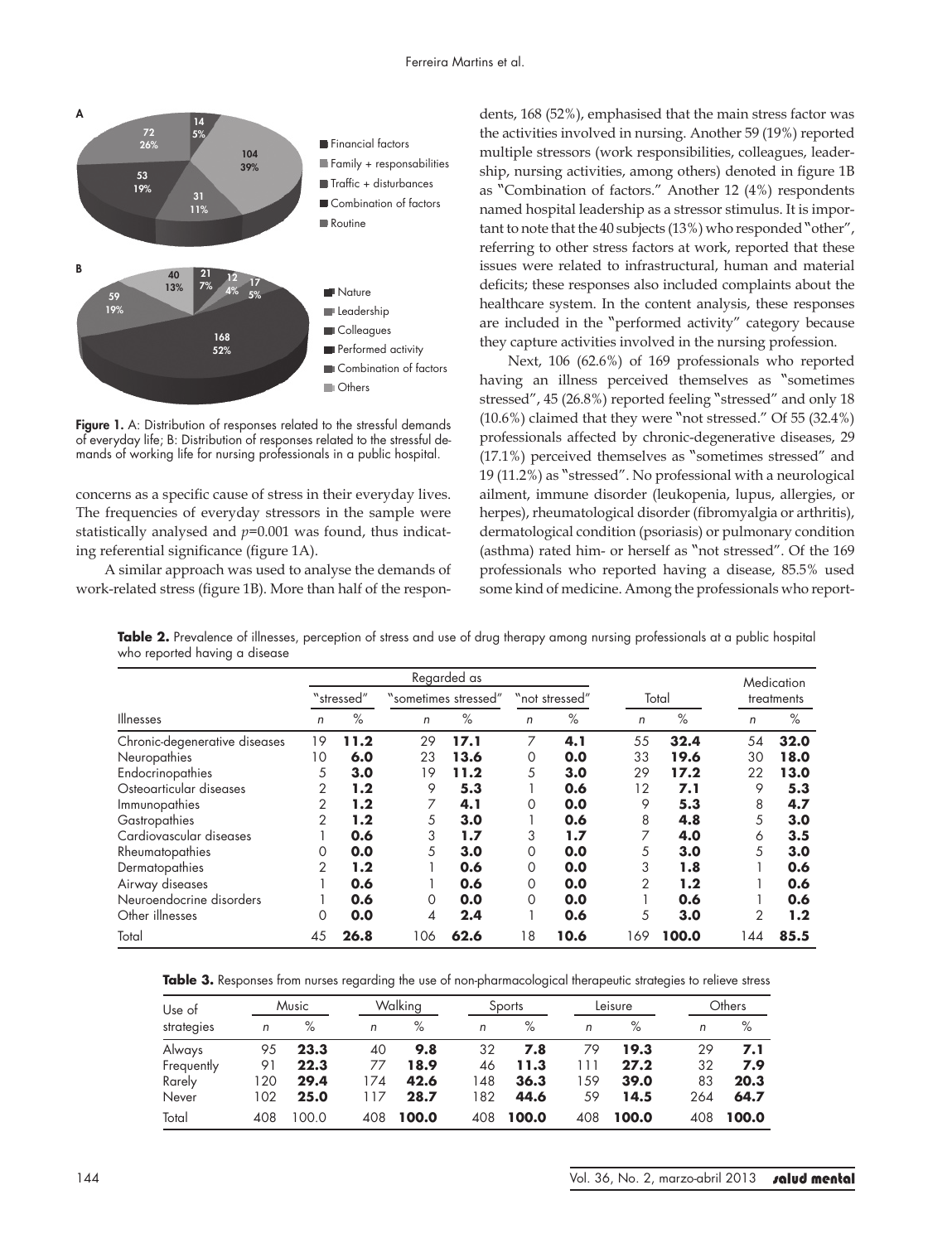ed chronic diseases and neurological diseases 54 (32%) and 30 (18%), respectively, used medication as part of their treatment. Pharmacotherapy was the most common approach to treating medical conditions in this sample. A highly statistically significant relationship was observed (*p*=0.001) between illnesses and the perception of stress (table 2).

Practices related to the use of music, walking, sports, leisure activities and other therapies (yoga, psychotherapy, occupational therapy, auriculotherapy, among others) may be included in strategies for coping with stress and illness. Most professionals in the sample did not include these nonpharmacological treatments as part of their coping strategies. Data from the questionnaires indicate that many respondents preferred sitting in silence, sleeping or watching television to alleviate their stress (table 3).

# **DISCUSSION**

This study focused on self-perceived stress in nursing professionals. The results suggest that most of them perceive themselves as at least somewhat stressed, indicating that they acknowledge the effect of stress in their lives. The workers were affected by several types of diseases, probably because of organic imbalances caused by chronic stress. Pharmacotherapy was the main strategy used to alleviate their psychophysiological problems and most professionals never used alternative therapies (e.g., psychotherapy) as a way to combat their stress.

Respondents were able to reflect on their stress level before rating it. The ability to reflect is seen as a positive aspect of the research given the stressful conditions of the nursing work environment and the double and triple work shifts that some respondents reported. These factors predisposed the nursing professionals to neglect their own healthcare, failing to take steps for the prevention or early detection of diseases that may be related to occupational activities or working conditions.

The results concerning the respondents' state of stress were consistent across sociodemographic profiles. The prevalence of females (87.5%) in the study sample is common in research involving the nursing and related to the feminisation of the profession. In nursing, reports of greater stress for females should be analysed in a more comprehensive way to account for the burden of multiple roles (wife, mother, worker) and work shifts in addition to other direct effects on physical and mental health.

The description "sometimes stressed", reported by 262 workers (64%), makes sense; no one can live in a constant state of stress, as it would soon result in death as a consequence of excess organic wastage. The proportion of responses in this category did not vary with gender. Furthermore, a group of 205 (50.3%) of the nursing professionals had two employment contracts and more than half of the

nurses in this group described themselves as "sometimes stressed". The characterisation of insufficient finances as a manifestation of everyday life stress explains the 158 workers (38.7%) who reported stress in their lives despite having only one job. Many possibilities for number of contracts and stress' analysis are reported and the results are in line with the findings of other researchers. However, individual differences are also noted, even in responses to the same stressful stimulus.

It is well known that nursing professionals have begun taking double, triple and more shifts to achieve a reasonable financial situation. A single employment contract does not reflect the overall reality and may not be an option given the general difficulties of finding positions in the competitive nursing job market.<sup>16</sup> Long work hours in multiple jobs, together with a lack of time for family and for taking care of oneself, causes nursing professionals to become fatigued and stressed.

Stress-related diseases develop due to an imbalance in the harmony between body and mind. A key step in the treatment of these diseases is to increase knowledge about the relationship between stress and disease. Currently, science indicates that stress of excessive intensity and/or duration can produce psychophysiological changes in the body at any psychoneuroimmunology level.6,17,18 In an analysis of behavioural changes as prevalent pathologies, 169 professionals claimed to suffer from an illness. Chronic-degenerative, neurological and endocrine diseases were reported frequently, as were heart, gastric and rheumatic diseases. For chronic-degenerative diseases, 55 cases (32.4%) were identified and only seven of these professionals (4.1%) characterised themselves as "not stressed". Among the diseases triggered by stress from psychosocial burdens, depression was grouped with the neuropathies for analysis, as were anxiety, panic, migraine and others. The data indicated that 33 professionals (19.6%) were affected and of these none rated themselves as "not stressed".

Several studies in the stress management literature emphasise the harmful behavioural aspects, including morbidity and mortality,19,20 and note the existence of research that proposes ways of controlling the negative aspects of stressful work and daily life situations.<sup>17,21</sup> The maintenance of life depends on the capacity of the organism to prepare the body for "fight or flight" when confronting stressors in the environment.18,22 We highlight depression because it is an important effect of stress that may increase suffering and reduce welfare for affected individuals. Depression may also aggravate existing diseases or facilitate the appearance of new medical conditions to which the individual is predisposed.23-25

Dermatological diseases are also aggravated by stress. The emotional stress of patients with skin diseases may be associated with the embarrassment of having visible lesions. Psoriasis, for example, involves an imbalance of the immune system, genetic predisposition and triggering fac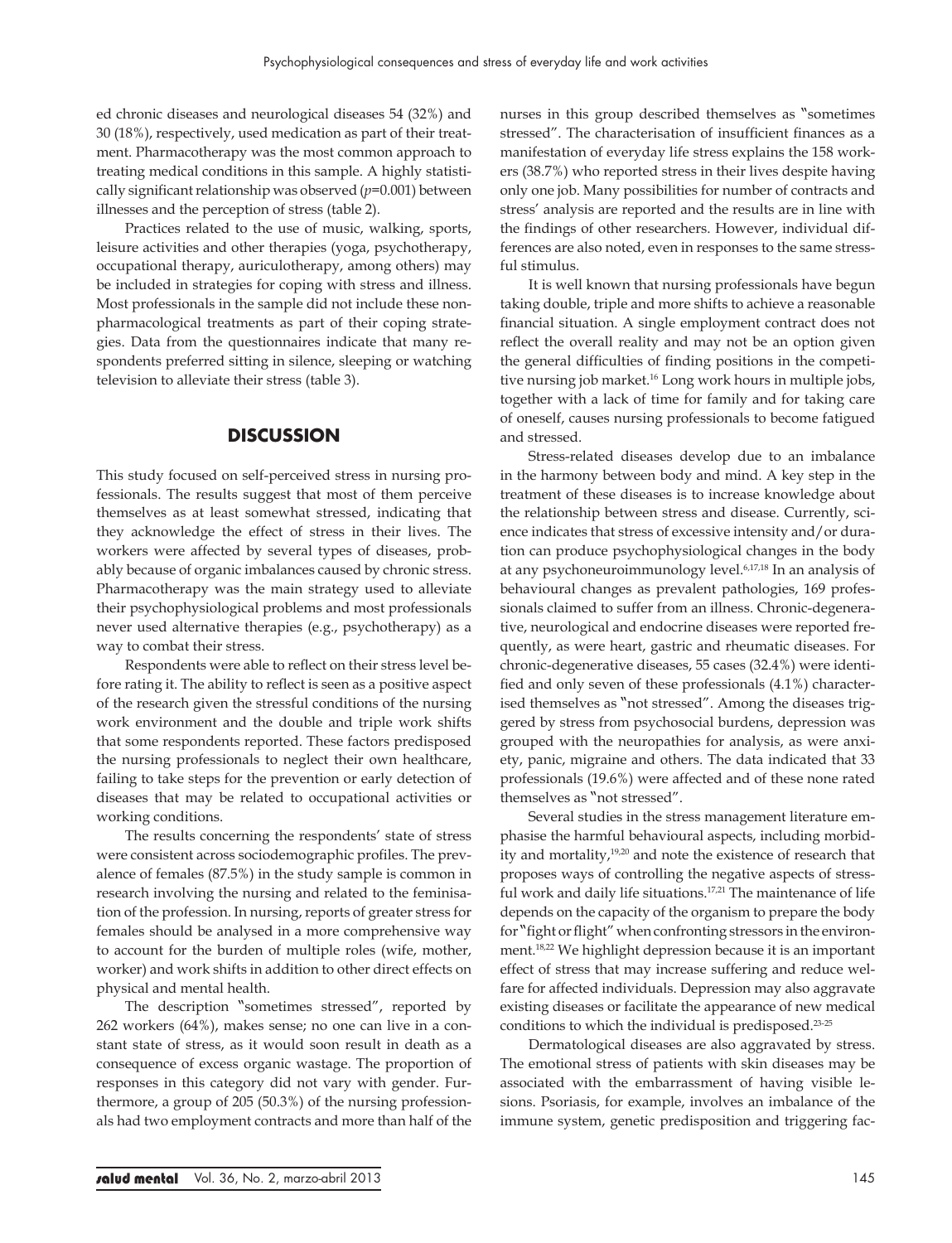tors, including stress.<sup>26</sup> This problem was reported by three professionals (1.8%).

The main characteristic of the rheumatic diseases reported in the sample (fibromyalgia and arthritis) is intense pain and any painful stimulus can activate the sympathetic nervous system and the hypothalamus-pituitary-adrenal axis that regulates stress reactions.<sup>27</sup> Five professionals (3.0%) reported having one of these conditions, all of whom described themselves as "sometimes stressed". Some pathologies, however, still receive little attention from researchers, such as systemic erythematosus lupus, a multisystemic autoimmune disease that is considered a rheumatic disease,<sup>28</sup> but in our study it is included in immunopathies (lupus, herpes, leukopenia and allergies). Nine cases (5.3%) were identified among the investigated workers, five of whom (1.2%) had more than one job and none regarded themselves as "not stressed". Given these considerations, the emergence of pathological cases involving the endocrine system in 29 professionals (17.2%) is not surprising (the endocrine system is activated by stress). Note that these cases do not include diabetes, which was included in the category of chronic-degenerative diseases.

A vast body of research in a number of fields has investigated how illnesses are exacerbated by the influence of psychological stress. This change occurs because stress provides the trigger for predisposing factors or, through immune system disturbance, allows for the emergence of opportunistic infections.<sup>6,7,9</sup> The use of drug therapy was widespread among professionals who reported having a medical condition. It is well known that for greater therapeutic effectiveness, non-pharmacological therapies must be incorporated into treatment. So, we asked the nurses about walking, music, sports, leisure and complementary therapies as potential ways of dealing with stressful situations. Most reported that they "rarely" or "never" enjoy these benefits. In general, these responses seemed to be related to the overload that nurses suffer in the workplace. Such behaviour, however, is contradictory for healthcare professionals who know the benefits of health and quality of life related to adequate nutrition and self-care.

The commitment to maintain the control of one's pathology and make changes in one's lifestyle is a great challenge for these professionals. They devote so much time to work and family and sometimes to the events of everyday life that they neglect their own health. The double shifts that half of the sample reported increase fatigue and ultimately reduce the amount of time devoted to self-care.

Overall, as previously observed, stress is a dynamic process that may be either aggravated or reversed depending on the coping techniques that an individual uses. To reduce stress, an individual must use specific stress management techniques. Strategies to promote health in workers in large hospitals have been the topic of intense discussions. Mental health is particularly important to monitor because it is the first area to be affected, whereas physical health problems merely reflect the consequences of the stress response.<sup>21,29,30</sup>

Without the use of stress management strategies, it is likely that stress-related illnesses will increase in severity, weakening the immune system and consequently increasing exposure to disease.<sup>7,18,31</sup> When a coping strategy focuses on the problem, individuals try to deal directly with the stressful situation itself and test several strategies to ameliorate it. When coping is focused on emotion, individuals employ emotional or cognitive strategies that change their perception of the stressful situation; these strategies tend to alleviate the problem or cause the individual to avoid it.<sup>29,32,33</sup>

Overall, several attempts have been made to apply the recommendations of studies on stress in the workplace and to instruct workers in coping mechanisms and multidisciplinary partnerships. A proper intervention should focus on solutions that involve the active participation of institutional employers. Workers who do not exercise regularly generally have higher levels of stress. Physical activity is also associated with psychosocial benefits; for example, the social interaction and interpersonal communication that take place during exercise can serve as strategies for coping with stressful situations. If nothing is done to alleviate stressors, workers' clinical conditions may emerge or worsen. Overwork may make appropriate periodic medical monitoring difficult. Many diseases may result from the effects of stress and lack of an adequate clinical follow-up. Although the worker may not realise it, the body responds to a lack of care through the emergence of chronic diseases, which could be prevented or detected earlier through medical monitoring and changes in behaviour and lifestyle.

# **ACKNOWLEDGEMENTS**

We thank Professor Isabel Dias Carvalho from the University of Rio Verde (Goiás-Brazil) for contributions to the statistical analysis of this study. We also thank all of the professionals from the nursing staff who contributed to this study.

## **REFERENCES**

- **1. Backé EM, Seidler A, Latza U, Rossnagel K et al. The role of psychosocial stress at work for the development of cardiovascular diseases: a systematic review. Int Arch Occup Environ Health 2012;85:67-79.**
- **2. Campeau S, Liberzon I, Morilak D, Ressler K. Stress modulation of cognitive and affective processes. Stress 2011;14:503-519.**
- **3. Gates DM, Gillespie GL, Succop P. Violence against nurses and its impact on stress and productivity. Nurs Econ 2011;29:59-66.**
- **4. Lai MC, Huang LT. Effects of early life stress on neuroendocrine and neurobehavior: mechanisms and implications. Pediatr Neonatol 2011;52:122-129.**
- **5. O'Connor TG, Spagnola ME. Early stress exposure: concepts, findings, and implications, with particular emphasis on attachment disturbances. Child Adolesc Psychiatry Ment Health 2009;3:24.**
- **6. Vedhara K, Fox JD, Wang EC. The measurement of stress-related immune dysfunction in psychoneuroimmunology. Neurosci Biobehav Rev 1999;23:699-715.**